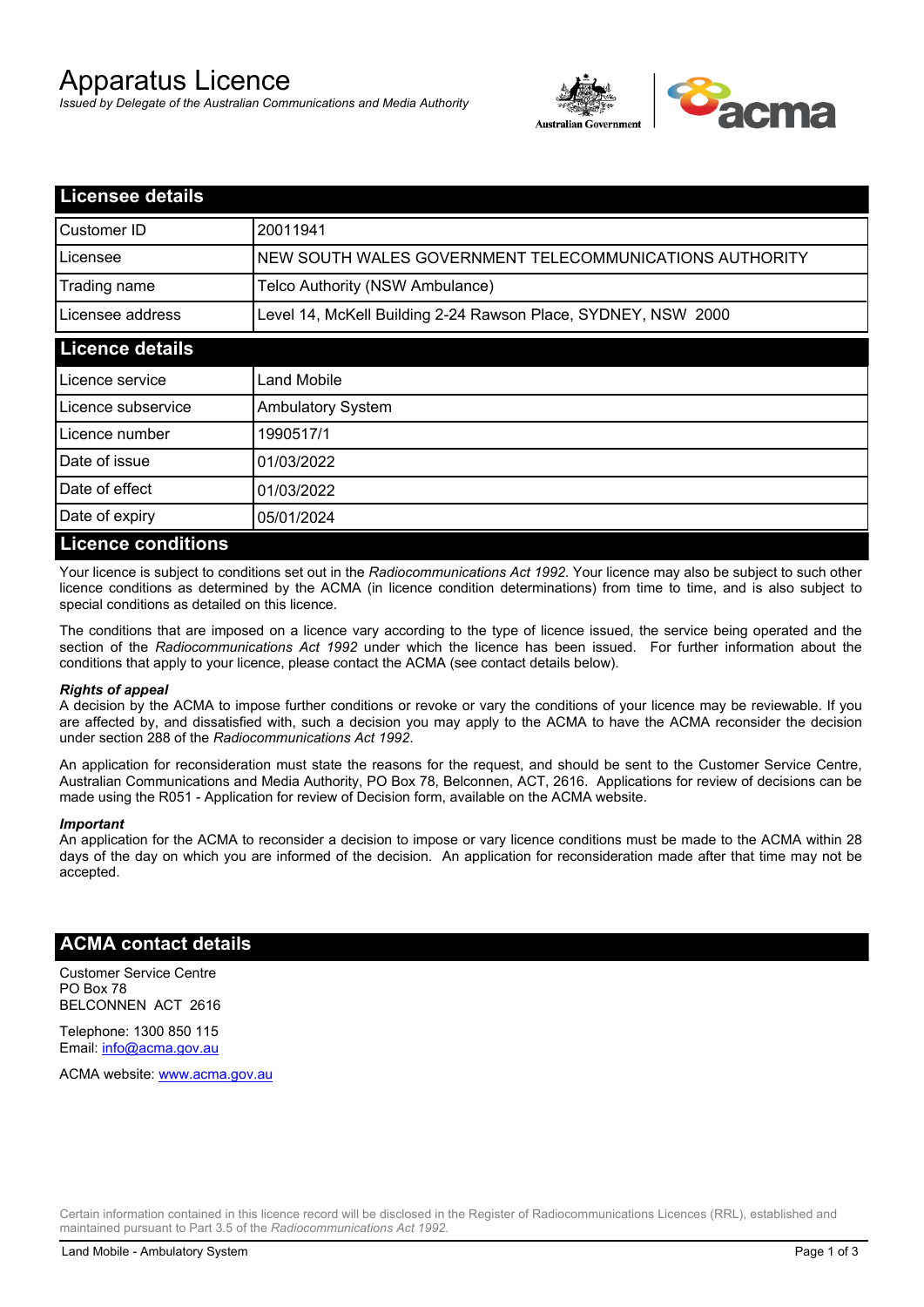# **Advisory Notes applying to licence no.: 1990517/1**

Conditions applicable to the operation of Ambulatory System station(s) authorised under this licence can be found in the Radiocommunications Licence Conditions (Apparatus Licence) Determination and the Radiocommunications Licence Conditions (Land Mobile Licence) Determination. Copies of these determinations are available from the ACMA and from the ACMA home page (www.acma.gov.au).